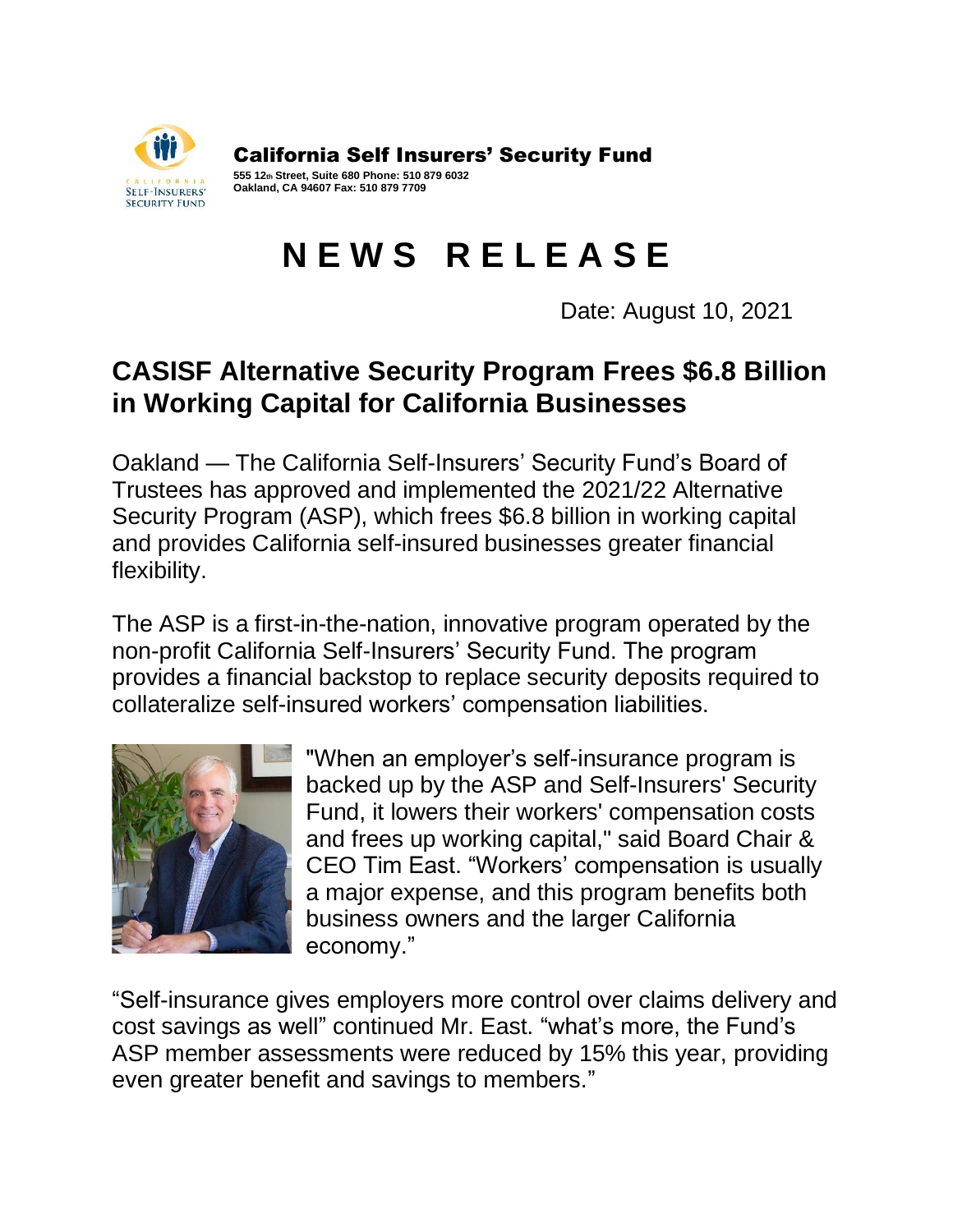"The Fund's historically sound and rigorous credit monitoring practices have enabled the Fund to safely weather the economic uncertainty of the coronavirus pandemic and emerge strong and well positioned to continue serving its members in the future," said Dan Sovocool, a partner at Nixon Peabody LLP and the Security Fund's outside General Counsel. "The Fund continues to be a strong resource and partner for California's self-insured employers."

All employers in California are required to have workers' compensation insurance to cover their employees in the event of work-related injuries or illnesses. Employers may satisfy this requirement by obtaining an insurance policy or gaining authority from the DIR's Office of Self Insurance Plans (OSIP) to self-insure the businesses' workers' compensation liabilities.

Self-insured employers maintain a deposit equal to their estimated liabilities. Employers may post the deposit in cash, letters of credit, surety bonds, or securities. The use of these instruments limits the employer's ability to use their cash or credit line. In contrast, the Security Fund's ASP allows employer members to free up their cash or line of credit, allowing them to reinvest this capital back into their businesses. *The ASP provides the member with a low-cost substitute for collateral with no balance sheet impact.*

California currently has more than 3,500 private employers protecting more than 2.3 million workers representing a total payroll of nearly \$126 billion through self-insurance workers' compensation plans.

A self-insurance plan protects one of every eight California workers. Self-insured private employers in California represent large and midsized private companies and industry groups.

The California Self-Insurers' Security Fund (CASISF) has been proudly serving its members for 37 years since its founding on July 6, 1984. The Security Fund is a member-driven non-profit organization with leadership by a volunteer Board of Trustees representing